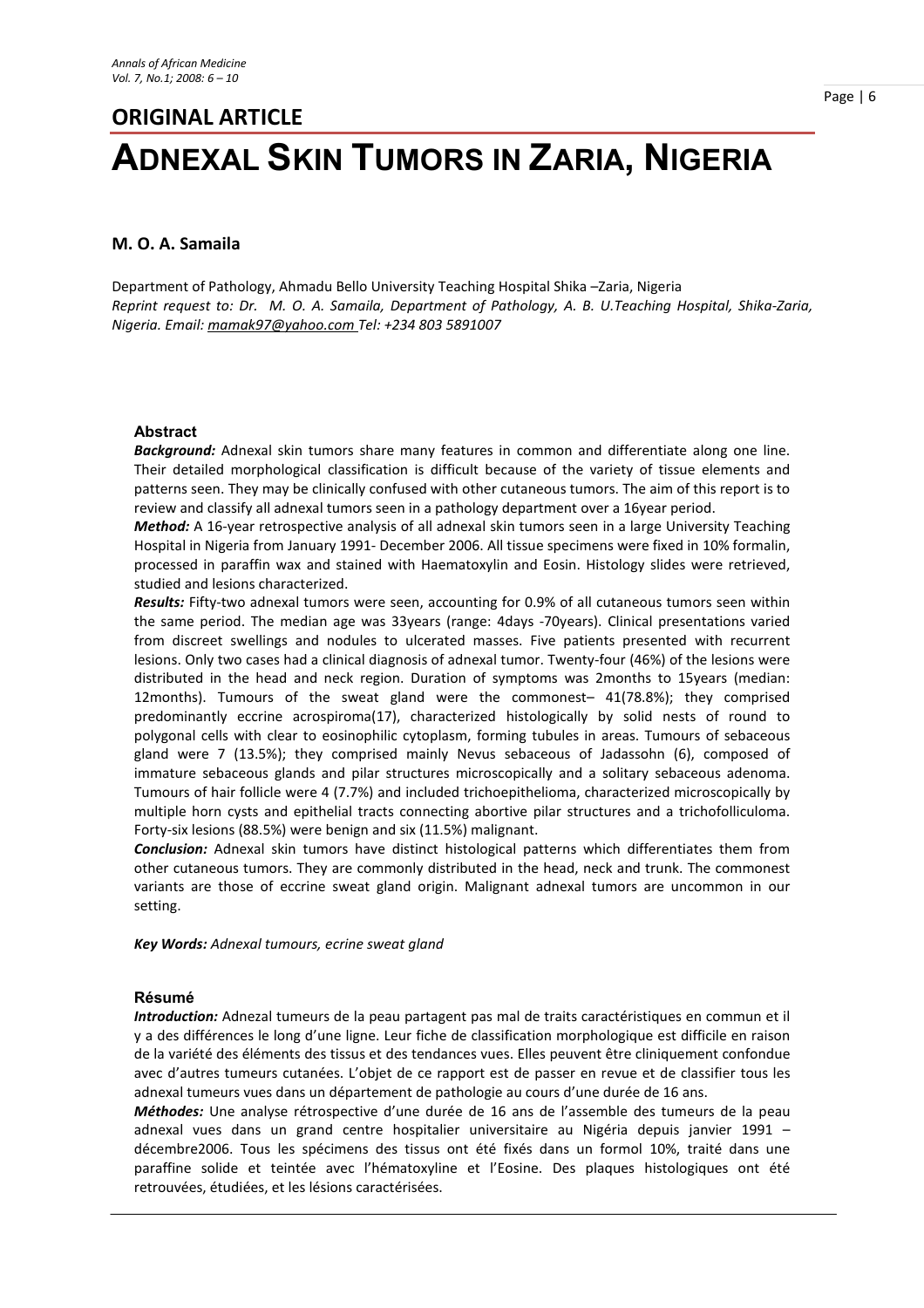*Résultats:* Cinquante deux adnexal tumeurs ont été observées, ce qui représente 0,9% des tumeurs cutanées vues au cours de cette période. L'^âge médian était de 33 ans (groupe d'âge de 4 jours au 70 ans. Des présentations cliniques varient de gonflements et de nodules discret et des nodules aux masses ulcéreuses. Cinq patients présentaient des lésions récurrentes. Deux cas seulement ont eu un diagnostic clinique de adnexal tumeur. Vingt-quatre soit 46% des lésions ont été distribuées dans la région de la tête et du cou. La durée des symptômes était de 2 mois à 15 ans (médians: 12 mois). Tumeurs de la glande sudoripare sont les plus communs. 41 soit 78.8%, ils comprenaient essentiellement encrine acrospirome (17), caractérisée histologiquement par de solides nids de round à polygonal cellules claires à cosonophilic cytoplasme, formant des tubes dans les régions. Tumeurs des glandes sébacées étaient 7 soit 13.5%, ils comprenaient surtout de Nevus sébacées de Jadassohn (6), composé de glandes sébacées et immaturés structures de pilier au microscope et d'un adénome solitaire sébacées. Tumeurs du follicule pileux étaient 4 soit 7,7% et inclus trichoepitheliome, caractérisée microscopique ment par horn multiple kystes et appareil épithéliaux reliant des structures des piliers avortés et un une trichofolliculome. Quarante six lésions soit 88,5% sont bénignes et six soit 11,5% malignes.

*Conclusion:* Adnexal tumeurs de la peau ont des schémas histologiques qui les différencie des autres tumeurs cutanées. Le plus souvent, ils sont distribués dans la tête, du cou et du tronc. Parmi les variantes sont celles des glandes sudoripares ecerine d'origine Adnexal tumeurs malignes sont rares dans notre milieu.

*Mots clés: Adnexal tumeurs, eccrine glandes sudoripares*

#### **Introduction**

The adnexae is part of the epidermis of the skin and is composed of different kinds of cells that can give rise to a wide variety of tumors. $^{1-3}$  It is comprised of sweat glands, sebaceous glands and hair follicles, all of which share the same origin. Thus tumors arising from them share many features. $^1$  Any detailed morphological classification of these tumors run into difficulties owing to the variety of tissue elements and patterns seen. The majority of these tumors are benign and are rarely malignant.<sup>4</sup> This is a report of the histological patterns of adnexal tumors seen in a 16year period.

#### **Materials and Methods**

All histologically diagnosed adnexal tumors at the department of Pathology, Ahmadu Bello University Teaching Hospital Zaria, Nigeria from January 1991 to December 2006 were reviewed. The tissue specimens were received and fixed in 10% formalin and were processed in paraffin wax. Histology sections stained with routine Haematoxylin & Eosin (H&E) were retrieved and reviewed by the authors. Special stains such as periodic acid schiff [PAS], Van Gieson and Alcian blue were employed where required.

The biodata, clinical history and anatomical sites of lesions were obtained from patients' accompanying case cards. The tumors were grouped based on adnexae origin.

The most reliable histopathologic criteria for identifying malignant adnexal tumors are decapitation secretion, periodic acid schiff positive

diastase resistant material in the cells and immunoreactivity with gross cystic disease fluid protein 15.

#### **Results**

There were 52 adnexal tumors. During the same period, a total of 5642 cutaneous tumors were seen. There were 26 males and females each, aged 4days to 70years (median -33years). Two-peak age distributions (0-20years and 40-50years) were noted (Table 1).

Duration of symptoms was from birth to 15years (median 12months). Clinical presentations included discreet swellings (15), nodules (23), hypertrophic surgical scar (1), polyps (6), ulcerations (3) and fungating masses (4). Five patients presented with recurrent lesions. Range of clinical diagnoses included pyogenic granuloma 4 (7.7%), papilloma 6 (11.5%), naevus 2 (3.8%), lipoma 3 (5.8%), hypertrophic scar 1 (1.9%), skin nodule 2 (3.8%), foreign body granuloma 1 (1.9%) molluscum contagiosum 2 (3.8%), chronic osteomyelitis 1 (1.9%), hematoma 1 (1.9%), fibroma 8 (15.4%), cysts 5 (9.6%), liposarcoma 1 (1.9%), rhabdomyosarcoma 1 (1.9%), malignant melanoma 6 (11.5%) and squamous cell carcinoma 6 (11.5%). Only two cases had a clinical diagnosis of syringoma. There was no positive family history of similar lesions in any of these patients.

Tumors were categorized on adnexea origin: Sweat gland 41 (78.8%), sebaceous gland 7 (13.5%) and hair follicle 4 (7.7%). Forty-six (88.5%) were benign and six (11.5%) malignant (Table 2).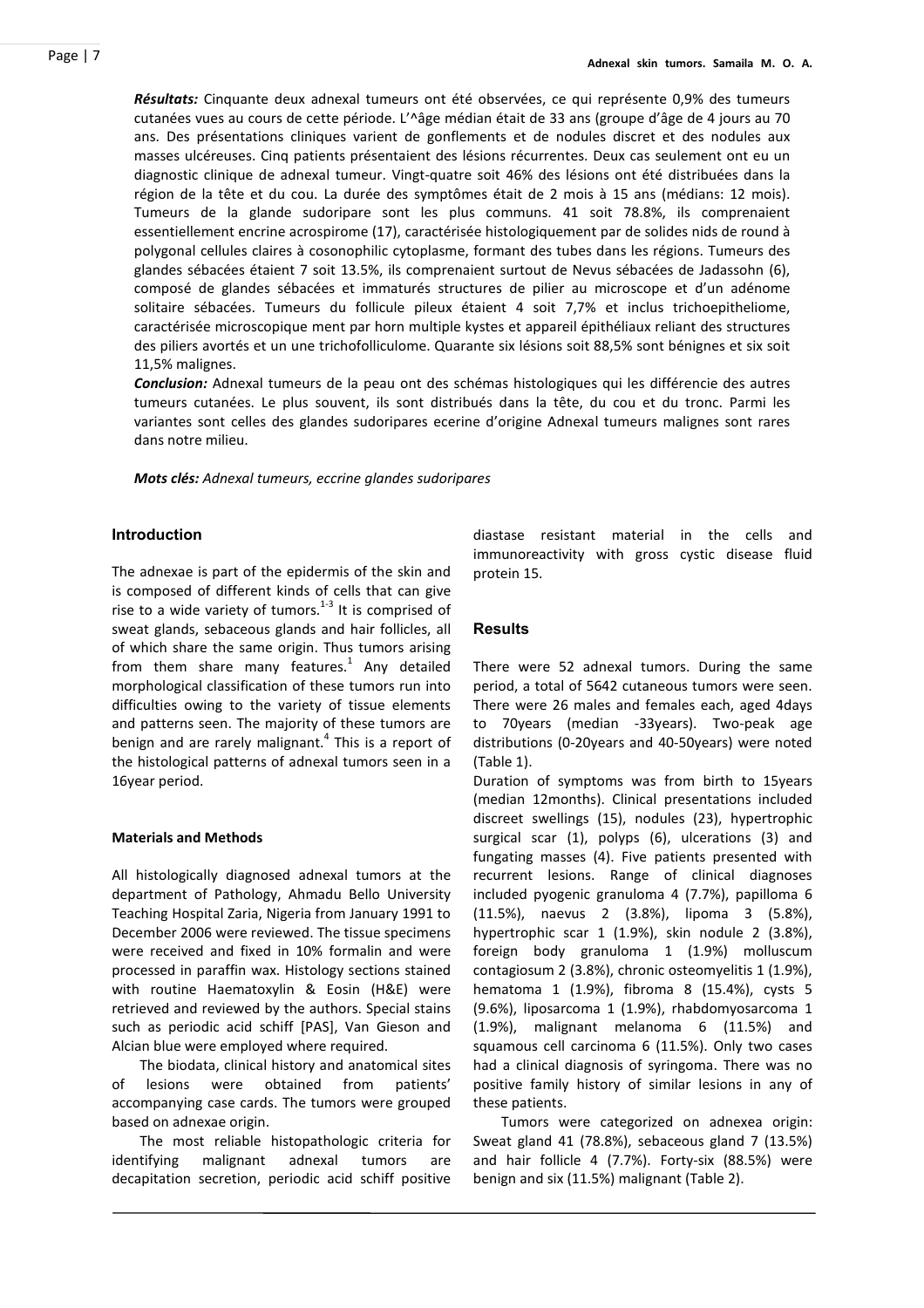| <b>Tumour Type</b>          | $0 - 19$       | 20-39          | 40-59 | $60+$        | Total (%) |
|-----------------------------|----------------|----------------|-------|--------------|-----------|
| Benign                      |                |                |       |              |           |
| Eccrine sweat gland         |                |                |       |              |           |
| Eccrine poroma              | 2              | 4              |       |              | 6(11.5)   |
| Eccrine acrospiroma         | 5              | 3              | 8     |              | 17(32.7)  |
| Syringoma                   | $\overline{2}$ | $\overline{2}$ |       |              | 5(9.6)    |
| Papillary syringoadenoma    | $\mathbf{1}$   |                | 1     |              | 2(3.8)    |
| Eccrine dermal cylindroma   |                | $\overline{2}$ | 3     |              | 5(9.6)    |
| Sebaceous gland             |                |                |       |              |           |
| Nevus sebaceus of Jadassohn | 4              | 2              |       |              | 6(11.5)   |
| Sebaceous adenoma           |                |                | 1     |              | 1(2.0)    |
| Hair follicle               |                |                |       |              |           |
| Trichoepithelioma           | 2              |                |       | $\mathbf{1}$ | 3(5.8)    |
| Trichofolliculoma           | 1              |                |       |              | 1(2.0)    |
| Malignant                   |                |                |       |              |           |
| Sweat gland carcinoma       |                | 1              | 4     | 1            | 6(11.5)   |
| Total                       | 17             | 14             | 17    | 4            | 52(100)   |

#### *Sweat gland*

Benign sweat gland tumors comprised: eccrine acrospiroma 17 (32.7%), eccrine poroma 6 (11.5%), syringoma 5 (9.6%), eccrine dermal cylindroma 5 (9.6%) and papillary syringoadenoma 2 (3.8%). Eccrine acrospiroma was characterized histologically by solid nests of round to polygonal cells with clear to eosinophilic cytoplasm, forming tubules in areas (Figure 1). Distribution was mainly in the trunk and extremities. All five dermal cylindroma were confined to the scalp and microscopy showed tumor lobules composed of epithelial cell nests separated by hyaline material in a loose stroma. Malignant variant comprised eccrine sweat gland carcinoma (6; 11.5%) composed histologically of solid nests of large oval to spindle to polygonal epithelial cells forming occasional tubule containing eosinophilic globules and separated by fibrous septa (Figure 2).

|  | Table 2. Distribution by of 52 tumors and sex |  |  |  |
|--|-----------------------------------------------|--|--|--|
|--|-----------------------------------------------|--|--|--|

## *Sebaceous gland*

The sebaceous tumors comprised mainly a solitary sebaceous adenoma and six cases of nevus sebaceous of Jadassohn (NSJ). The NSJ showed immature sebaceous glands and pilar structures microscopically.

#### *Hair follicle*

Tumours of hair follicle included trichoepithelioma (3; 5.8%), characterized microscopically by multiple horn cysts and epithelial tracts connecting abortive pilar structures and a trichofolliculoma (1; 2%).

Twenty-four (46.2%) cases were distributed between the scalp, face and neck, while 15 (28.8%) were distributed on the trunk. The trunk was also the commonest site for the malignant tumors. All sebaceous gland lesions were on the face (Table 3).

| <b>Tumour Type</b>          | Male           | Female         | Total (%) |
|-----------------------------|----------------|----------------|-----------|
| Benign                      |                |                |           |
| Eccrine sweat gland         |                |                |           |
| Eccrine poroma              | $\overline{2}$ | 4              | 6(11.5)   |
| Eccrine acrospiroma         | 8              | 9              | 17(32.7)  |
| Syringoma                   | 3              | 2              | 5(9.6)    |
| Papillary syringadenoma     | 1              | 1              | 2(3.8)    |
| Eccrine dermal cylindroma   | $\mathbf{1}$   | 4              | 5(9.6)    |
| Sebaceous gland             |                |                |           |
| Nevus sebaceus of Jadassohn | 4              | $\overline{2}$ | 6(11.5)   |
| Sebaceous adenoma           | 1              |                | 1(2.0)    |
| Hair Follicle               |                |                |           |
| Trichoepithelioma           | 2              | 1              | 3(5.8)    |
| Trichofolliculoma           |                | 1              | 1(2.0)    |
| Malignant                   |                |                |           |
| Sweat gland carcinoma       | 4              | $\overline{2}$ | 6(11.5)   |
| Total                       | 26             | 26             | 52(100)   |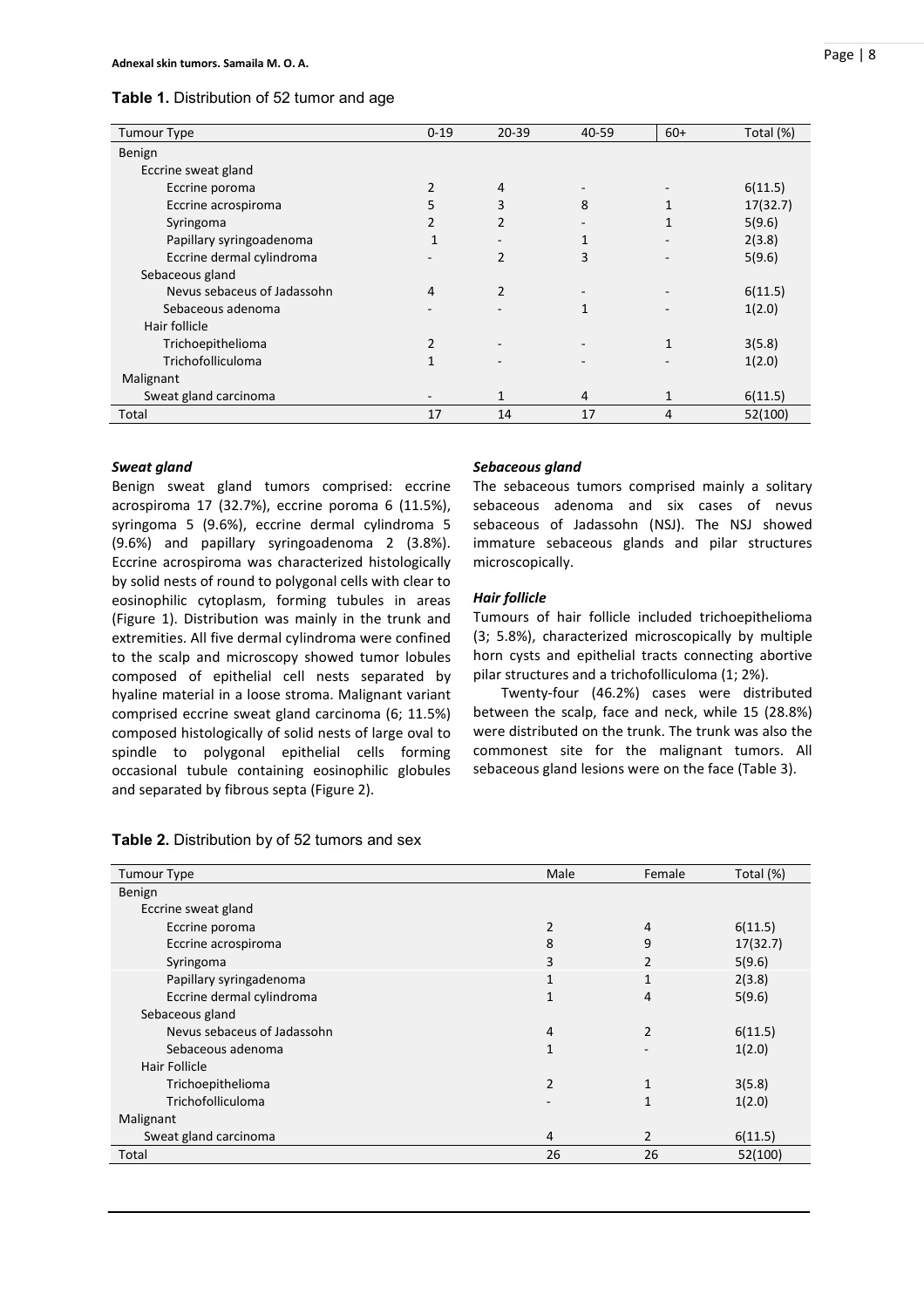| <b>Tumour Type</b>          | Head                     | Trunk          | Extremities | Total (%) |
|-----------------------------|--------------------------|----------------|-------------|-----------|
| Benign                      |                          |                |             |           |
| Eccrine sweat gland         |                          |                |             |           |
| Eccrine poroma              | 1                        | 1              | 4           | 6(11.5)   |
| Eccrine acrospiroma         | 4                        | 6              |             | 17(32.7)  |
| Syringoma                   | 2                        | $\overline{2}$ |             | 5(9.6)    |
| Papillary syringoadenoma    | $\overline{2}$           |                |             | 2(3.8)    |
| Eccrine dermal cylindroma   | 4                        | $\mathbf{1}$   |             | 5(9.6)    |
| Sebaceous gland             |                          |                |             |           |
| Nevus sebaceus of Jadassohn | 6                        | ٠              |             | 6(11.5)   |
| Sebaceous adenoma           | 1                        | -              |             | 1(2.0)    |
| Trichoepithelioma           | 3                        | -              |             | 3(5.8)    |
| Trichofolliculoma           | $\mathbf{1}$             | ٠              |             | 1(2.0)    |
| Hair follicle               |                          |                |             |           |
| Malignant                   |                          |                |             |           |
| Sweat gland carcinoma       | $\overline{\phantom{0}}$ | 5              | 1           | 6(11.5)   |
| Total                       | 24                       | 15             | 13          | 52(100)   |

#### **Table 3.** Anatomical site of 53 tumors

**Figure 1.** Eccrine acrospiroma forming tubules in areas (H & E x 100)



**Figure 2.** Sweat gland carcinoma; nests of polygonal cells forming occasional tubule and separated by fibrous septa. (H & E x 100)



#### **Discussion**

Skin adnexal tumors constitute a small percentage of cutaneous tumors in our environment. They formed 0.9% of all cutaneous neoplasms seen in the Department during the study period emphasizing their rarity. $2$  No reliable data exist on the racial and geographic incidence of these tumors. Their causation is not well understood; however, the large majority differentiates along one adnexeal line. $1/2$ 

The sweat gland tumors were the largest group encountered in this study (78.8%). The complex nature of the sweat gland may be responsible for this wide array of tumors.<sup>1</sup> Eccrine acrospiroma (hidradenoma) was in the majority with a wide age distribution from first to seventh decade and insignificant sex difference. The cases were distributed in nearly all the sites including hand, face, upper and lower limbs. The morphologic appearance was predominantly solid nests composed of round cells with dark nuclei and clear cytoplasm confined to the dermis, findings similar to other reports. $2.5$ 

Nevus sebaceous of Jadassohn is not neoplastic rather a tumor like lesion because of its harmatomatous conglomerate of sebaceous glands and heterotropic apocrine glands and defective hair follicle.<sup>1-4</sup> The tumors of hair follicle, like those of sweat gland, have varying histological features than in their clinical features.<sup>2</sup> The three cases of trichoepitheloma occurred as solitary tumors in the face, scalp and neck. None of the patients gave a positive family history. Solitary trichoepitheliomas, which are non-familial, may cause difficulty and are sometimes difficult to distinguish from a basal cell carcinoma. This confusion is understandable because of the linear differentiation of these tumors.<sup>1,2</sup>

Malignant adnexal tumors are rare world wide. $4$ The six cases encountered in the present report